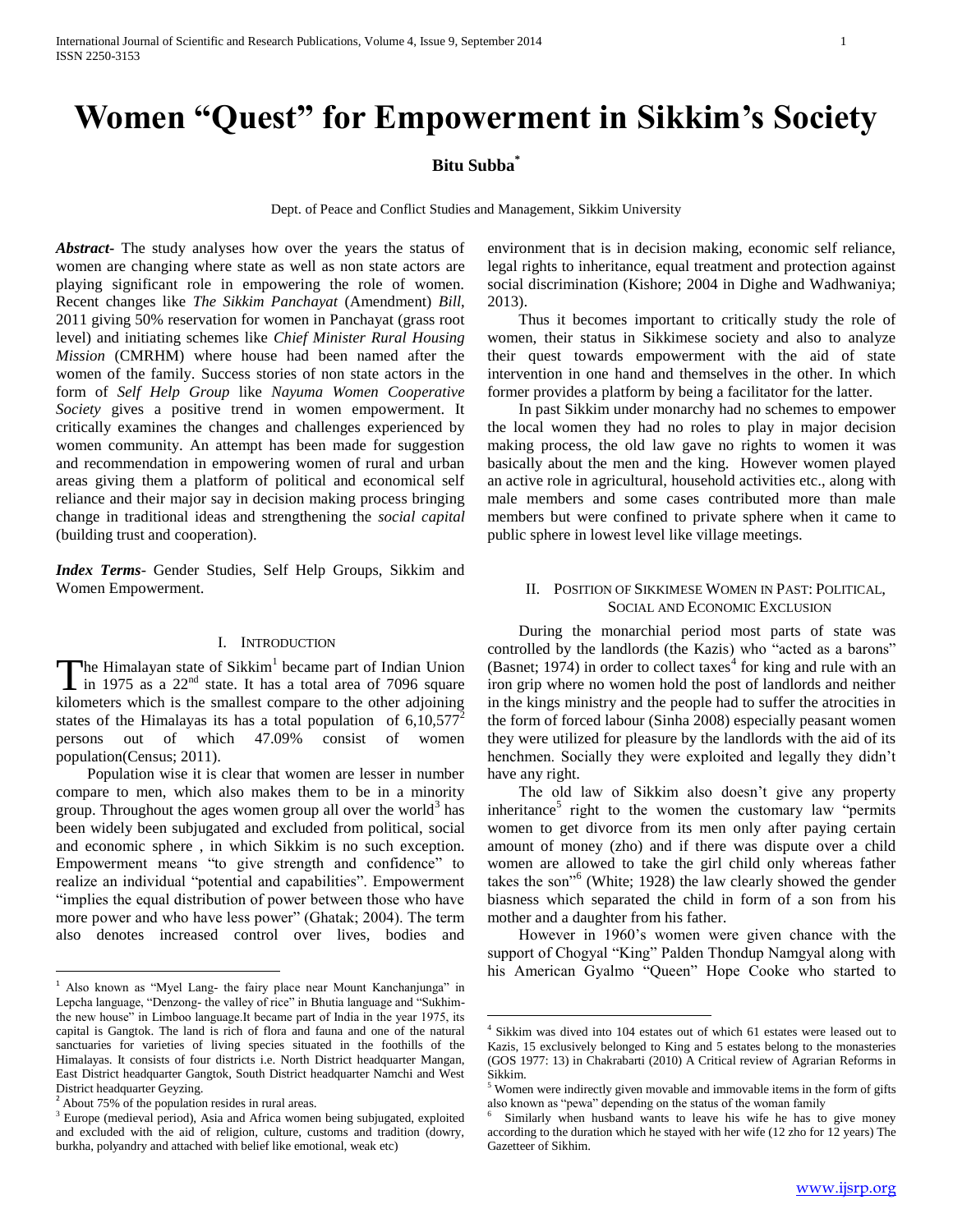promote the national identity of Sikkim<sup>7</sup> in international level in 1967, "which made the two Sikkimese women, Gayatri Devi Gurung and Chum Dorji Wangmo, travelled to Manila to attend a conference on women's leadership organized by the Associated Country of the Women World where they represented the Sikkim social welfare society where they displayed items like Sikkimese national flag, *thangka* (religious painting), booklets about Sikkimese history and society etc.," (Hiltz; 2003)

 Such initiatives had a little impact on women community in general in the state but at the same time it promised to bring a positive improvement in future. However it was during such developments suddenly "Sikkim Durbar on 15<sup>th</sup> March 1969 initiated proclamation of scrapping Sikkimese citizenship from women who marries outsider (non-Sikkimese) not belonging to the state of Sikkim" (Basnet; 1974).

 The first victim of the proclamation was Ruth Karthak Lepchani who was debarred from her ancient asset, simply due to reasons like she married an Indian male who belong to Muslim community, "she revolted against durbar politically by forming Sikkim Independent Front in 1966 and she was vocal about the cause for Lepchas" (Himalayan Observer in Basnet; 1974). Sikkim government alleged her of spreading rumours against the Chogyal of being biased and favouring only to the Bhutia community and oppressing the Lepchas the original inhabitants of Sikkim. She was later on forced to leave the kingdom and never in her life to return to her birthplace.

 Politically she didn't get any chance to run her party, economically she was prohibited of any entitlement of her ancient properties and socially she was marginalized and separated from her ancestor place. The above incident clearly highlights that women were subjugated and excluded politically, economically and socially during the monarchy if any words went against the Durbar.

 With the proclamation of the law it was issued for general public and from that day women had no rights over property inheritance legally, which was the major blow to the women community. It was social injustice in the form of gender inequality.

 Documentary title "Sikkim" directed by Satyajit Ray highlighted women participation in the grass roots levels in rural and urban areas of the state in the form of manual labourers working for Border Road Organization (BRO) agency of Government of India, in building roads to reach the far flung places of north district (Lachen and Lachung) where, women fetch woods for cooking and water for the household, actively engaging in agricultural activities, existence of women vendors in the market also signified the women actively taking part in the economy of the state.

 **Illiteracy among women**- In the sphere of education literacy among women was very low Paljor Namgyal Girls School was started by the Scotland Missionary to educate girls in 1968 "there were only 11 girls in metric who mostly belong to the Gangtok town and no such opportunities were available in villages" (Savatri Rai<sup>8</sup>; 2011) PNG school, Tashi Namgyal

 $\overline{a}$ 

Academy and Tadong school which were at town had plenty of student enrolled for primary education.

 Poor education among the girl child "reasons for slow spread of education among girls in Sikkim are, as elsewhere, poverty, social customs, negative parental attitudes, poor accessibility to schools" this also reflects the period which didn't gave much emphasis to education esp. girls education and concentrated in primary activities (Lama<sup>9</sup>; 2001).

 The enrollment of girl child in higher education was poor as many would drop out due to early marriage once if the girls get married she didn't have any chances to continue their studies as she would enter into early motherhood and in rarest cases the family of husband gave opportunities to their daughter in law to continue their studies.

 Even if the husband family allowed their daughter in law to continue their schooling the society and the school environment would look at the married girl differently letting her to belief that it's better to stay at home rather than to attend school. The state also didn't have open school for such married girl where they could have easily continued their further studies.

 The condition of women remained stagnant in early years (1975- early 1990's) it lacked on strengthening and empowering the role of women. In 1996 United Nations, Sustainable Development Department of Food and Agriculture Organization (FAO) did report on Gender in Development and Socio economic relations in Sikkim which found that the women condition in Sikkim was poor where higher education for boy child was preferred more than the girls, "the reasons for children not attending schools between 6-17 years specifically among girl child was required for household work, taking care of siblings and early marriage"<sup>10</sup> (Sikkim Development Report 2003).

 Political participation among women was very low in political association, bureaucracy and there were no women association and NGO's. Sikkimese women never represented itself in International Seminar on women sensitization which also limited them to exchange ideas on women empowerment, due to the old law of Sikkim property inheritance for women was limited especially when she marries an outsider and "there was a notable gap between urban educated women and their rural counterparts, and the relative opportunities available to eachother" (Eckman; 1996)

### III. CONTEMPORARY SCENARIO

 **State Intervention**- In the latter half of 1990's series of women empowerment policies and scheme was initiated by the government to improve the status of women from the grass root level. Like "Small Family Scheme" which encourage women to delay the early marriage and continue their studies "Girls who are 13 years of age as on April 1, 1997, and who are not married, receive a fixed deposit certificate of Rs 2,000 from the State Bank of Sikkim in their names. The Scheme provides an incentive of Rs 2,000 if she marries after the completion of 21

 $\overline{a}$ 

<sup>7</sup> Geographically and ethnically, Sikkim had a distinct identity. The traditions, customs and beliefs give a character different from that of India (Joshi; 2004 )

<sup>&</sup>lt;sup>8</sup> Subhadra Rai is the present chairperson of State Women Welfare Commission of Sikkim who strongly believes that the concept of women empowerment can only be achieved if there is inner belief on the notion "we are women"

<sup>9</sup> Professor Mahendra P. Lama wrote Sikkim Human Development Report 2001 the third state which published its human development report and Economic Survey 2006-2007 for the government of Sikkim.

The report was based on Sikkim Development Report 2003 which was taken from NFHS survey 1998-99, 2000.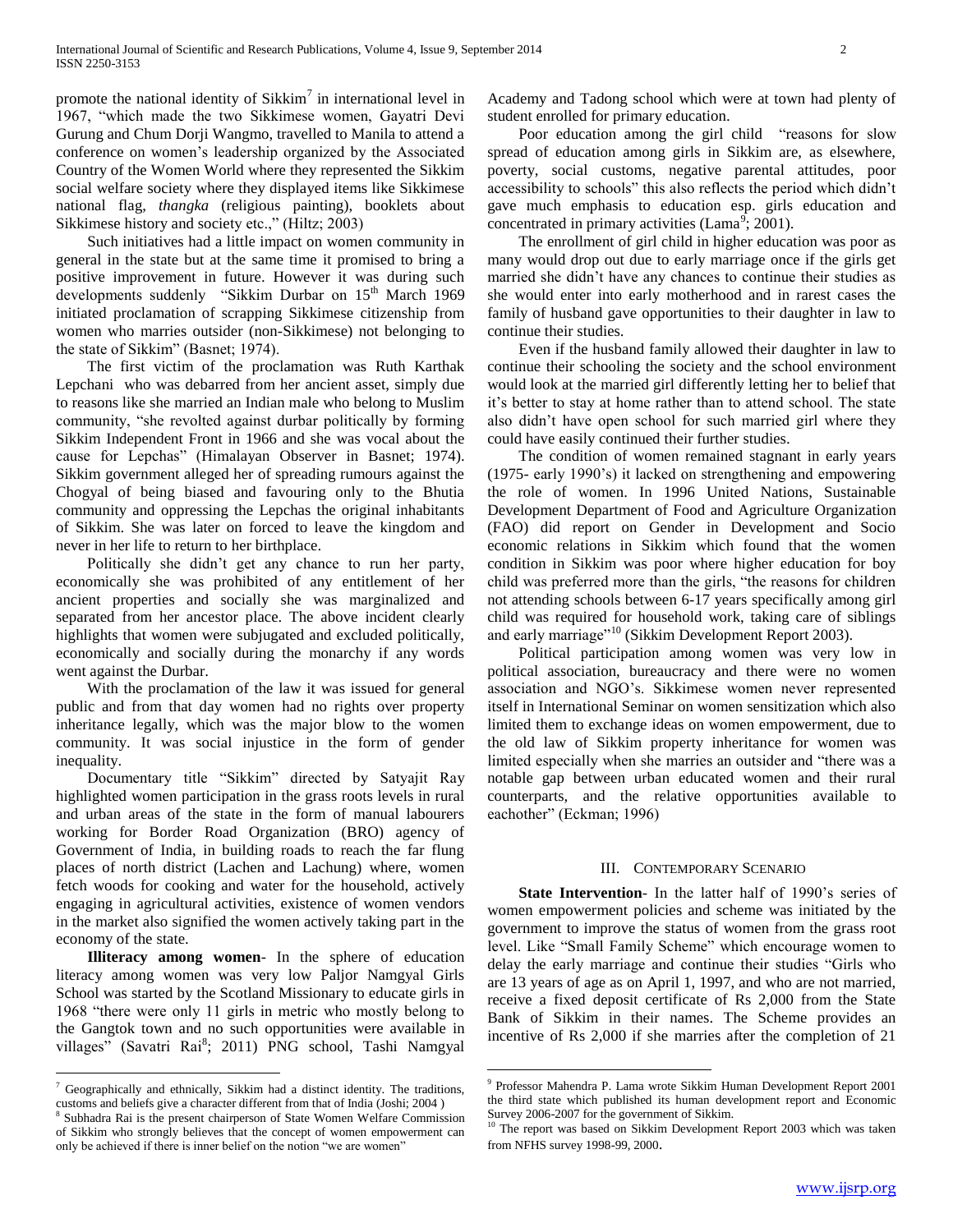years, an additional incentive of Rs 500 if she marries at the age of 22 and if she marries at the age of 23, an additional incentive of Rs 1,000 is paid to her. So far this scheme has covered over 1,200 children" (Lama; 2001).

 The enrollment of girl child in higher education surpasses the boys, the literacy rate of females has raised from 60.41% in 2001 to 76.43% in 2011 (Census of India; 2011) which shows 16% increase in the female literacy rate compared to male counterparts within the group<sup>11</sup> over the past decade which is one of the major leap forward for women striving for gender equality in the field of education.

 One of the major sight to see in 2009 Sikkim election was "against 81.46% male voter turnout, Sikkim's women have posted an 82.77% turnout of the 31 territorial (excluding Sangha seat which comes under monastery) constituencies in Sikkim, female voter turnout was higher [in percentage points] than men in a staggering 23 constituencies" (Now; 2009) showing more political awareness to select their choice of government.

 For the first time in the history of Sikkim women were included in the higher posts of Chief Secretary, Speaker of the Sikkim Legislative Assembly, Cabinet Ministers, Zilla Adhyaksha and the Chairperson of Public Service Commission and Sikkim Women's Commission<sup>12</sup> in the various parts of government portfolios.

 Similarly by passing The Sikkim Panchayat (Amendment) Bill, 2011 it became the first north east state to raise the women reservation seat from 40 percent (2007) to 50 percent (2011) in the Panchayat Raj Institution where proportionate reservation are aimed to constitute women in the post of Sabhapati and Up-Sabhapati in Gram Panchayts and Adhaksya and Up- Adhaksya in Zilla Panchayats. Such initiative provides more opportunity for women belonging to the rural areas in political participation and decision making processes in the grassroots level which was previously male dominated arena.

 Similar to that state initiative in empowering women socially is the Chief Minister Rural Housing Mission (CMRHM) were state aimed to transform all kutcha "unstable" houses to be made pucca "stable" houses under the "kutcha house free state mission 2013" were the scheme provided by giving priority to the female in the registration of household. Thus giving major share to the women of the family at the lowest level.

 Sikkim Succession Bill 2008 is another such initiative by the state in empowering women socially, the Bill promised to give right to women to acquire or to inherent property though with some conditions<sup>13</sup>, divorced women, only daughter of the family are entitle for property which was previously never given to the Sikkimese women. Such step provides some sort of gender equality in a society.

 $\overline{a}$ 

 State intervention through Public Distribution System and Mahatma Gandhi National Rural Employment Guarantee Scheme (PDMRE), through PDMRE they were able to have food and nutritional security of their families especially the children. As the availability of PDS ration made the women to save some of their earned money or invest in non food items etc., at the same time frequent visit to Fair Price Shops by female member made them more aware of the market price of essential food items. Secondly through this most of the women were able to form informal women groups in the villages this was due to MGNREGA.

 The scheme provided money any delay in money meant problem for their families. So they formed one voice in social audit and raised their voice and complaint and put their grievances. And if asked question they gave answer in one voice about the development of programme as they were the ones who actively participated in the project. Such events also made them to form SHG's in making bags, pickle, soft toys etc.

 The wages it helped them to buy household item, send children to schools and tuitions. They are able to visit to their relatives without depending on her husband money. Workers reported that wages in past which they got through these earnings was unavailable to fulfill their children needs. However through the wages of the scheme they were satisfied with their wages, which they get as it helped them.

 In the domestic sphere though Sikkimese society is not known for women oppression in the form of dowry, sati, female infanticide etc. but there is widely presence of Domestic Violence and Violence against women by the study conducted by Society for Promotion of Art, Culture, Education and Environment Excellence  $(SPACE)^{14}$  which emphasis "that 50 percent of women are battered by men and almost 4.8 percent by their in laws/relatives with the approval of their husband" (SPACE; 2002) and in their research strongly recommended for the constitution of body (Government and NGO's) which will ensure protection of women from domestic violence.

 In order to prevent domestic violence against women The Sikkim State Commission for Women was constituted to help and support the women in distress and "to act on the violation of women rights". Since its formation "1015 cases were settled out of 1050 cases and 35 cases were referred to the courts". The major objective of Commission is to settle dispute between the families rather than to break the families and to make women aware of her legal rights (State Women Commission; 2011).

 In the beginning there were only 13 cases but every year the cases started to increase<sup>15</sup> which also proves that women started to be more aware of their rights and also about the places where their grievances could be heard, in most of the cases the dispute were settled peacefully and if the cases were unsettled it was referred to courts where the Commission provided advocates for the women victim free of cost.

 **Rise of Civil Society**- NGO in the form of Mamtalaya situated at Tadong, East Sikkim, actively participated in

 $\overline{a}$ 

<sup>&</sup>lt;sup>11</sup>Literacy rate of male 76.04 in 2001 and 87.30 in 2011 showing Male literacy rate has increased 11% (Provisional Census of Sikkim 2011)

 $12$  The Sikkim State Women Commission for Women was formed on  $12<sup>th</sup>$ November 2001. It was first constituted on 22<sup>nd</sup> Nov 2002 with the chairperson Ms. Chandra K. Cintury.

<sup>&</sup>lt;sup>13</sup> Sikkim Succession Bill 2008 tries to provide property inheritance rights to women with some conditions attached for e.g. If an intestate has left no heir to succeed to his or her property in accordance with the provisions of this Act, such property devolve on the government

<sup>&</sup>lt;sup>14</sup> SPACE an NGO based on Gangtok underwent to study the presence of Violence against women and domestic violence in Sikkim in the year 2002.

<sup>&</sup>lt;sup>15</sup> In 2003-04=103 cases, 2004-05, 159 cases, 2005-06= 100 cases, 2007-08= 162 cases, 2008-09= 110 cases, 2010-11= 101 cases, 2011-12= 65 cases which dealt with Matrimonial dispute, Dissertation, Custody of children, maintenance allowance and property dispute, Women Commission Report.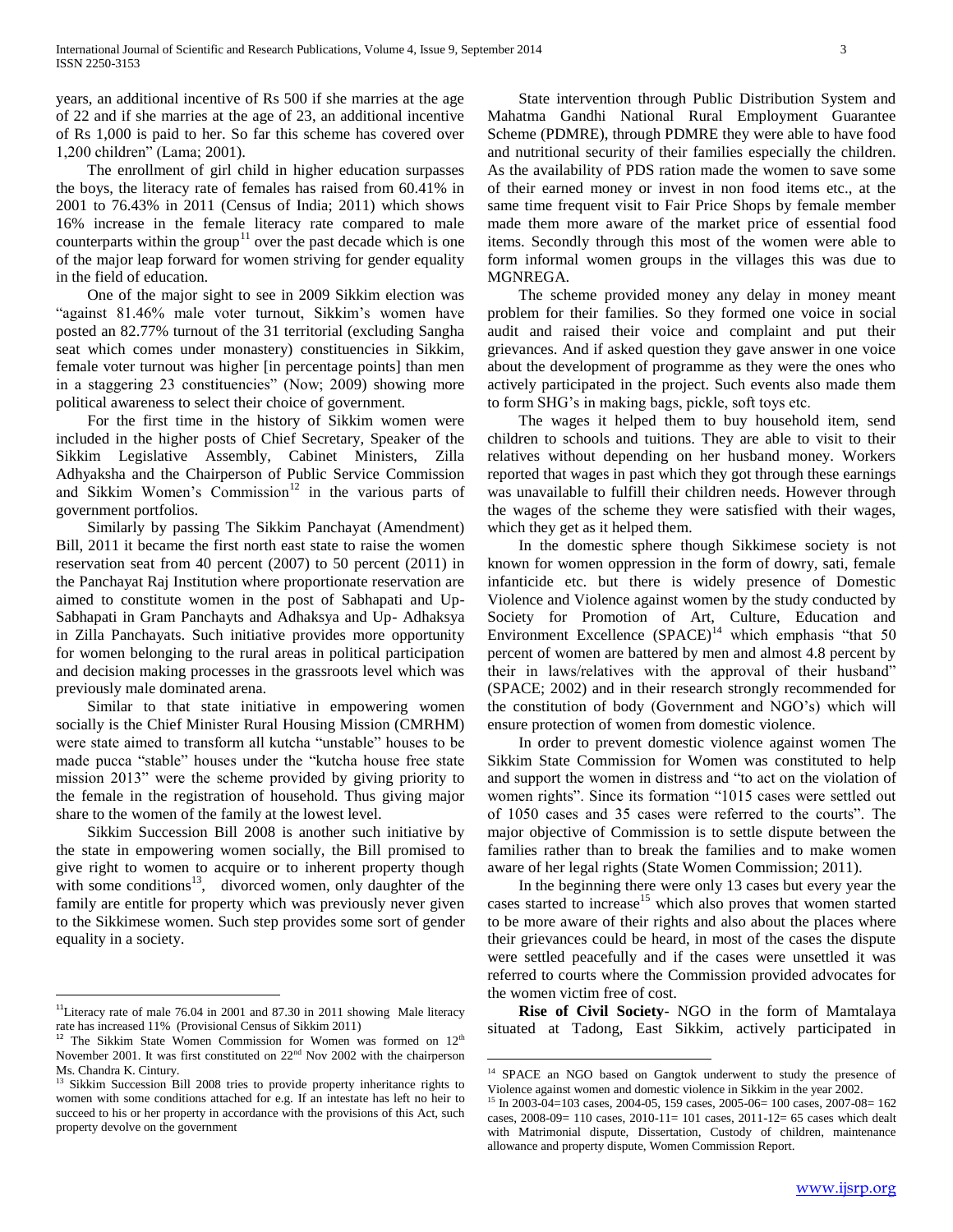protecting women in distress and provided short stay home for 3- 6 months which works as a rehabilitation centre and runs side by side with Sikkim State Commission for Women. Most of the cases are brought to the Commission through the Panchayats. Such body's provides a platform where women empowerment in social sphere is assured.

 The formation of Nayuma Women's Cooperative Society (NWCS) was one of the major milestones in the empowerment of women in Sikkim. It became the first women cooperative in Sikkim which has women members belonging to the urban and rural areas. It is pro women society which aims to benefit the women of Sikkim by employing educated and uneducated women of urban and rural areas.

NWCS was formed in 2001 by Mrs. Tika Maya Chamling<sup>16</sup> who held the position of Managing Director but shortly she resigned and left society in the hands of young women entrepreneurs it has currently 30 members on the salaried bases. The society gives importance to local women and trains them for 2-3months in making traditional and indigenous products like thankas, bags, bakku and hanjju, different traditional community dress, soft toys, sweaters, etc.

 Apart from handlooms NWCS also runs grocery store and café shop in Gangtok where they employ women and the store promotes items like home made pickels of dallae korsani, taaba (bamboo shoot pickle) achar, chicken pickle and buff pickle which are made by women Self Help Groups of south and east district of Sikkim.

 One of its major achievements was at the National Cooperative Fair 2009 which was held at Jaipur, Rajasthan where for the first time Sikkim women cooperative society participated and was adjudged "First in the Pioneering Cooperative Societies Category leaving behind 164 Cooperative Societies of India" (Cooperative News Bulletin). It has participated in National Expo/ Fair of Women in places such as Goa, Assam etc.

 It aims to be successful and wants to participate in International Expo and bring pride to the country and the state, wants to enroll more local women member and to provide better opportunity especially for uneducated and minimum qualified women to provide platform for a way forward and to establish more units in the state to empower the women.

 In the survey when interviewed with the women worker in NWCS they stated that cooperatives provided them vast experience in the entrepreneurship, women from both from rural and urban areas were doing job, came to know more about public world and confident enough to i can head her own business.

 Such positive attitude of women community in Sikkimese society promises better scope for social capital $17$  in building mutual trust and cooperation in achieving common goals providing positive effect in the society. Further paving way for women community to their quest towards empowerment.

 $\overline{a}$ 

#### IV. CONCLUSION

 Women of Sikkim over the years have changed significantly due to global flow of ideas and cultural interactions which is driven by communication, technological revolution and with flourishing tourism and cooperative society. At the same time there is strong initiative from the state government in bringing change in the grass roots levels to empower the women.

 The real empowerment in true sense can only be seen when the expression of women community are manifested. In context of Sikkim every time when policies are frame for women their action is appraisable over the years the literacy rate among the girl child has improved, there is more political participation than their male counterpart, in the grass root there are various women Self Help Groups through which they are financially independent and saves money for themselves and for their children.

 The Cooperative society in the form of SHG's which are the basic concept of western world are widely implemented by the state and accepted by the women community in general, where there is inclusion of indigenous knowledge in preserving and promoting traditional culture and heritage which shows strong and positive trend towards empowerment among the Sikkimese women.

 SHG's which is building trust and cooperation with women community at one level by establishing strong norms and value within the groups which binds women morally and to work in groups/association at the same time strengthens them individually both in public and private sphere. It not only bring political and social awareness but also brings economical stability for an Individual women which in turn that economic Independence latter strengthens the society and the state.

 The journey of women in the state of Sikkim has both highs and lows though they have not suffered as much as their counterparts in rest of India still gender inequality persist in the form of women property inheritance, domestic violence, a women cannot be pipon "village head" in north district of Sikkim where traditional system of governance "Zumsa" exist. It needs more responsible women cooperative society and caring Mamtalaya in rural parts of state and more state intervention in gender issue for empowerment of women. Lastly Sikkimese women are in progress to reach real empowerment which should come out from women itself helping in their quest of real empowerment.

#### REFERENCES

- [1] Basnet L. (1974), A Short Political History of Sikkim, published by S. Chand & Co. (P) Ltd, New Delhi.
- [2] Census of India (2011), Provisional Population Totals: Sikkim, paper 2, Vol of 2011, Directorate of Census Operations, Sikkim.
- [3] Dighe P. and Wadhwaniya (2013), "The Unheard Voices- Empowerment of Women through Participation Socially, Politically and Economically in India", Journal of North East Studies, Man and Society, Vol. X, ICSSR-NERC, Shillong Meghalaya.
- [4] Eckman K. (1996), An Overview of Gender-in-Development (GID) and Socio-economic Relations in Sikkim, India, [online: web], Accessed 8 Dec 2011 URL:file://localhost/D:/HumanSecurity/08.08.2011/SDPeopleAnOverview

ofGenderinDevelopment (GID) andSocio-economicRelationsinSikkim, India.htm

[5] Gandhi M. (2009), "India of My Dreams: Ideas of Gandhi", published by Diamond Pocket Books (p) ltd. New Delhi, 2009.

<sup>&</sup>lt;sup>16</sup> Mrs. Tika Maya Chamling raised the foundation of NWCS basic theme was to empower the women of Sikkim.

Robert Putnam defines social capital as those features of social organization, such as networks of individuals or households, and the associated norms and values that create externalities for the community as a whole.